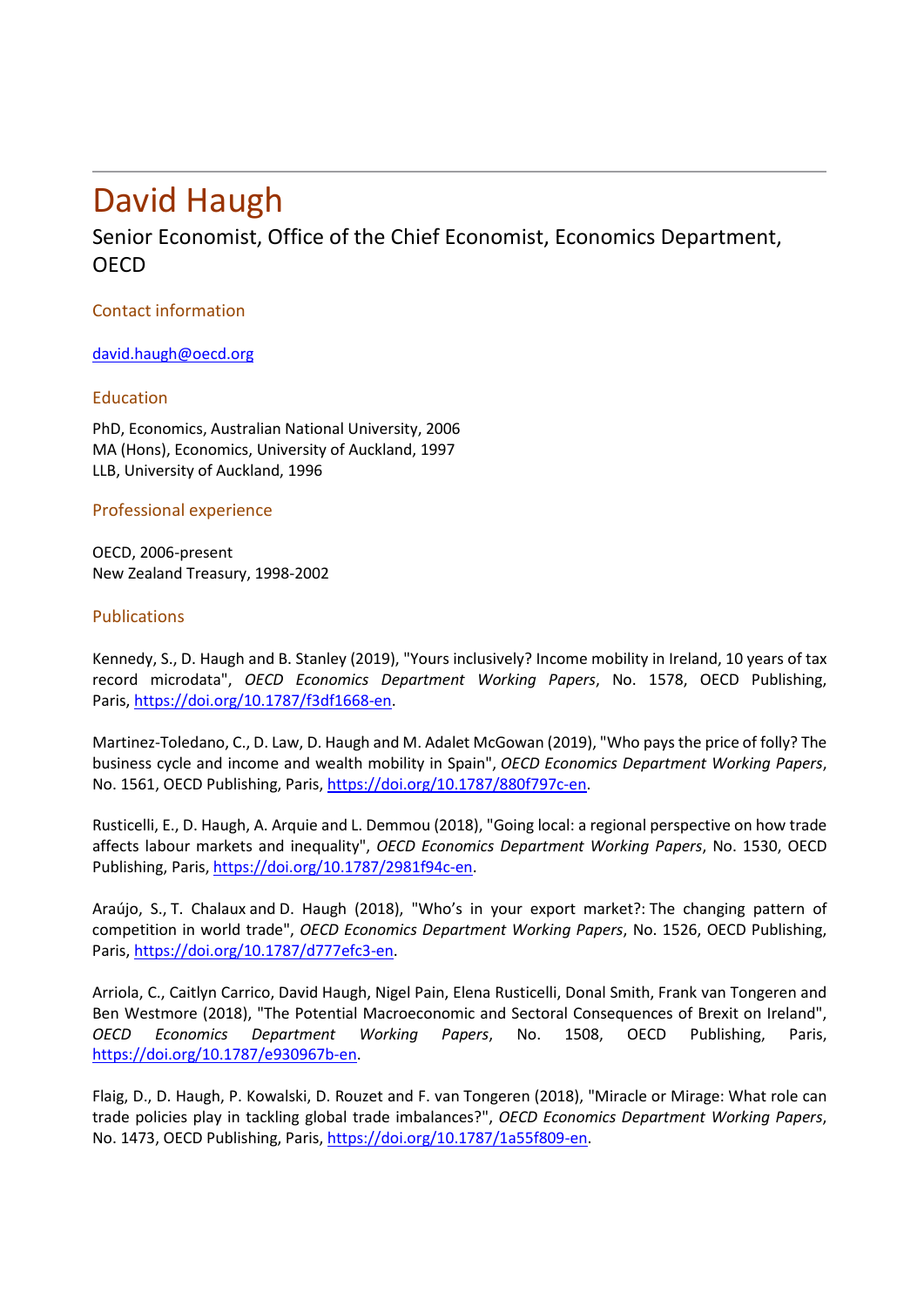Kennedy, S., B. Stanley and D. Haugh (2018), Income Tax Dynamics and Mobility in Ireland: Evidence from Tax Records Microdata, Office of the Irish Revenue Commissioners, April 2018

Haugh, D. and C. Martinez-Toledano (2017), "The distribution of taxable income and fiscal benefits in Spain: New evidence from personal income tax returns (2002-2011)", *OECD Economics Department Working Papers*, No. 1427, OECD Publishing, Paris, [https://doi.org/10.1787/5f8594f0-en.](https://doi.org/10.1787/5f8594f0-en)

Haugh, D., M. Adalet McGowan, D. Andrews, A. Caldera Sanchez, G. Fulop and P. Garcia Perea (2017), "Fostering innovative business investment in Spain", *OECD Economics Department Working Papers*, No. 1387, OECD Publishing, Paris, [https://doi.org/10.1787/f957c2cc-en.](https://doi.org/10.1787/f957c2cc-en)

O'Connor, B. Hynes, T., Haugh, D. and Lenain, L. (2016), "Searching for the inclusive growth tax grail: The distributional impact of growth enhancing tax reform in Ireland", *The Economic and Social Review*, 47, 155- 184.

Kennedy, S. Jin, Y., Haugh, D. and Lenain, L. (2016), "Taxes, income and economic mobility in Ireland: New evidence from tax records data", *The Economic and Social Review*, 47, 109-153.

Haugh, D., A. Kopoin, E. Rusticelli, D. Turner and R. Dutu (2016), "Cardiac Arrest or Dizzy Spell: Why is World Trade so Weak and What can Policy Do about It?, *OECD Economic Policy Paper*, No. 18. September 2016.

Haugh, D., Y. Jin and A. González Pandiella (2016), "Growing together: Towards a more inclusive Ireland", *OECD Economics Department Working Papers*, No. 1293, OECD Publishing, Paris, [http://dx.doi.org/10.1787/5jm0s927f5vk-en.](http://dx.doi.org/10.1787/5jm0s927f5vk-en)

Kelly, E., S. McGuinness, P. O'Connell, A. Gonzalez Pandiella and D. Haugh (2016), "How did Immigrants fare in the Irish Labour Market over the Great Recession?", *OECD Economics Department Working Papers*, No. 1284, OECD Publishing, Paris.

Kelly, E., McGuiness, S., O'Connell, P., Haugh, D. and González Pandiella, A. (2014). Transitions in and out of Unemployment among Young People in the Irish recession, *Comparative Economic Studies*, 1-19.

Haugh D. and Westmore B. (2014). Better harnessing talent and knowledge to boost sustainable mediumterm growth in Spain, *OECD Economics Department Working Papers,* No. 1172.

Haugh, D (2013). From Bricks to Brains: Increasing the contribution of knowledge based capital to growth in Ireland, *OECD Economics Department Working Papers,* No. 1094.

Haugh, D. and Sorbe, S. (2012). Portugal: Solid foundations for a sustainable fiscal consolidation, *OECD Economics Department Working Papers*, No. 985.

Haugh, D. (2011), Getting back on track: restoring fiscal sustainability in Ireland, *OECD Economics Department Working Papers*, No. 909.

Haugh, D., Mourougane, A. and Chatal O. (2010). The Automobile Industry In and Beyond the Crisis, *OECD Economics Department Working Papers*, No. 745.